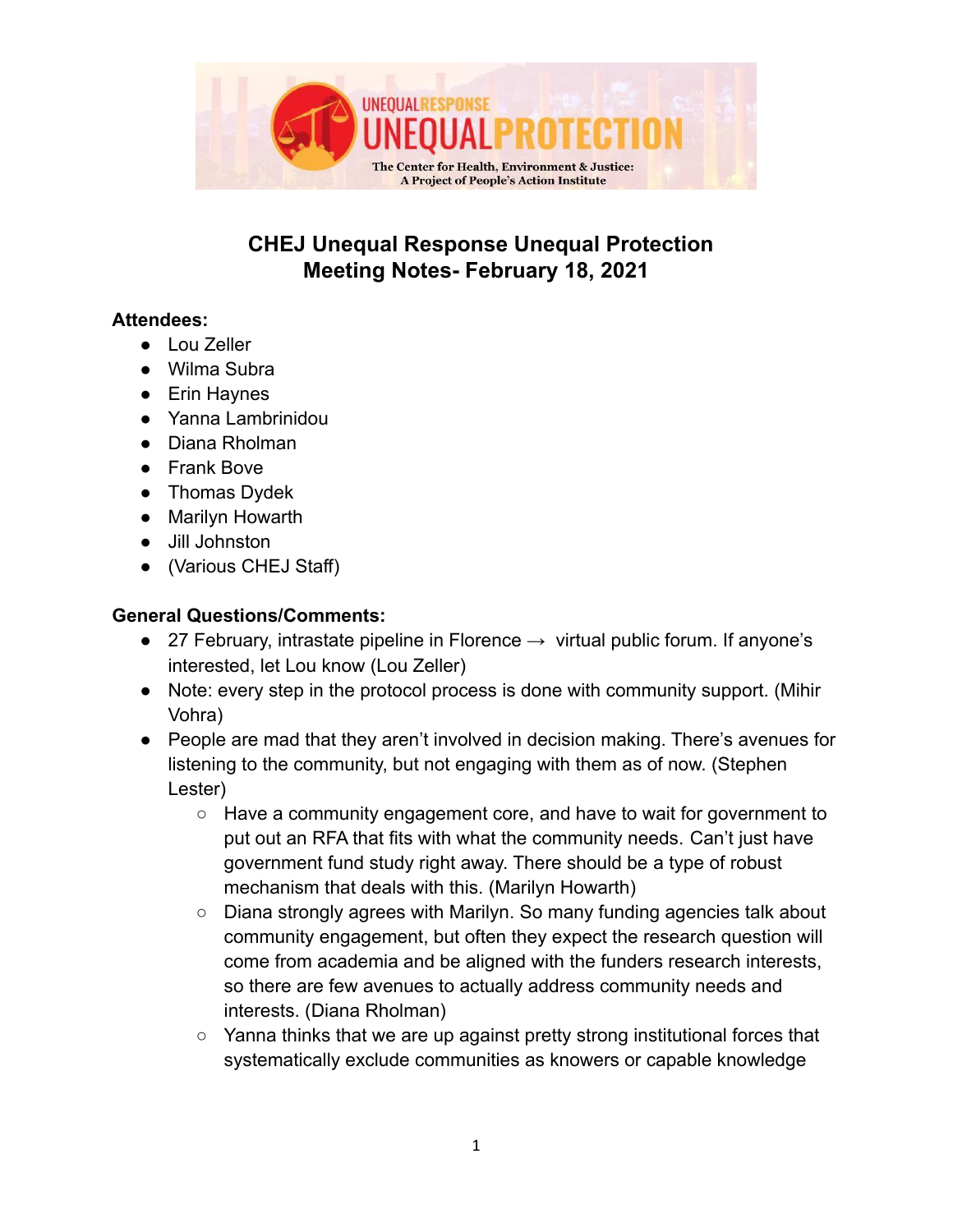makers. Is this something we should be thinking about more in this process? (Yanna Lambrinidou)

- Do we have until the 25th to comment on the document? (Yanna Lambrinidou) Stephen says yes, would be happy to give everyone another week to comment. Eventually will share this document with community members.
- Lou is uncertain which is the latest draft of the document, because had two in his inbox. (Lou Zeller) Stephen said later one is just focused on the protocol, while the earlier version was focused more towards community members (broader).
- Teresa did most of the communication with community groups, says that a lot of the groups felt like they were fighting their own government. State health department, EPA agencies, ATSDR weren't saying yes to community groups. This is why community groups wanted a private entity as opposed to a governmental entity (Teresa Mills)
	- Something that might be helpful is an accountability mechanism for the governmental groups. (Frank Bove)
- Believes that involving community at the ground floor is great. Addresses shortcomings in CDC guidelines. (Frank Bove)
- Is this initiative something that has been tried before? What's the history here? (Yanna Lambrinidou) Stephen believes this is the first effort that takes it to this extent, while previous reports just identify the problem.

## **Discussion Question 1: What's your reaction to the draft protocol?**

- Language and semantics  $\rightarrow$  difference between community participation vs leadership? Yanna realizes that some of the harm happens because residents don't have leadership in decision making processes, so it is important to focus on how we create the opportunity for communities to be actively leading some of this stuff. Social scientists and historians can be helpful. (Yanna Lambrinidou)
- Community goals can go beyond scientific investigation, and can go towards political/justice issues. Do we want in this process to understand more holistically what the community is thinking about and what the short/long term goals are? (Yanna Lambrinidou). Stephen thinks this is a good point, we should bring in more people to get a broader perspective.
- $\bullet$  Section 1: National headquarters with analytical lab capabilities  $\rightarrow$  duplicative nature of recreating a set of analytical capabilities that are largely available in the country. Will be a monetary limitation. Would rather additional exposure assessment/monitoring/human studies. (Marilyn Howarth)

## **Discussion Question 2: Are there any components of the framework that are unclear?**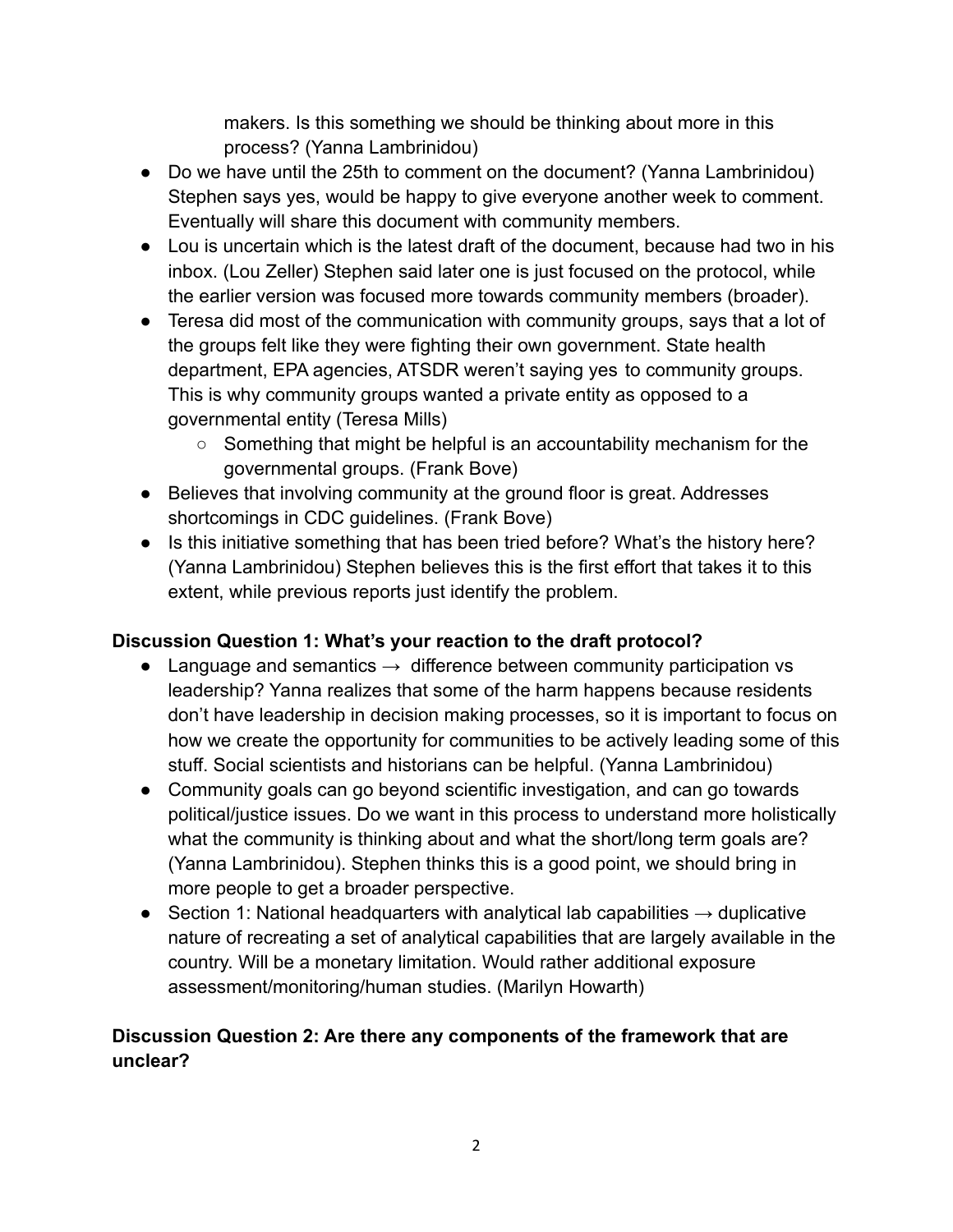- Area needs fleshing out: defining area of concern (impacted by contamination). Lou sent a note about this, but wants to emphasize defining the area of concern is most critical because decisions made here determine what actions can/can't follow. Doors should be open to revisiting decisions. (Lou Zeller)
- Area fleshed out  $\rightarrow$  what kind of information should the community provide in order to go forward with investigation? Needs to be a definition of what kinds of information the agency wants in the first place. Further, how do they make the decision to investigate or not (what's the criteria?). CDC methods may be useful. (Frank Bove)
- TAG grants, one person? Other groups have multiple technical experts, could have/need more than one. (Frank Bove).
- Clarity on interagency jurisdiction: thinks that people can work with communities to investigate problems, but a successful approach relies on good communication with those who have existing data (ex. CDC, ATSDR, etc.). Not just that team has authority, but that there's an established and collaborative working relationship with those who have needed information. (Marilyn Howarth). Stephen says we're addressing a different question here: if left to the state to invite agencies in, people don't want the agencies to come in. But agrees that we should amend what we've written to have a collaborative working relationship. Want a spirit of let's figure out what's going on here.
- Case definition issue. Needs to be a literature review. Case definition should be effected by what the exposure is/how it occurred/time period etc. Need to keep in mind these aspects. (Frank Bove)
	- $\circ$  Marilyn thinks that case definition may be more constraining for this approach than we'd like. There are plenty of chemicals we haven't explored enough to know, so don't want to be constrained by the scope of research. In order to be more inclusive, we want to think about how we could handle these sorts of situations. (Marilyn Howarth)
- Issue of ownership/confidentiality of the data. What data specifically? Do they get personal identifying information? That might not be a good idea. (Frank Bove) Stephen believes it's not about personal data, but more so about results of testing around the neighborhood.
	- $\circ$  Is there interest in thinking about this issue more broadly in terms of coming together with communities of experts? There can be unintended consequences and harm along the way. Patient protections may be useful in thinking about community protections/rights, which would include and go beyond data ownership. (Yanna Lambrinidou)
	- Citizens should get final say on what happens with data and testing when/if numbers are released. Agrees that citizens cannot own personal health data, only the individual can own that. (Teresa Mills)